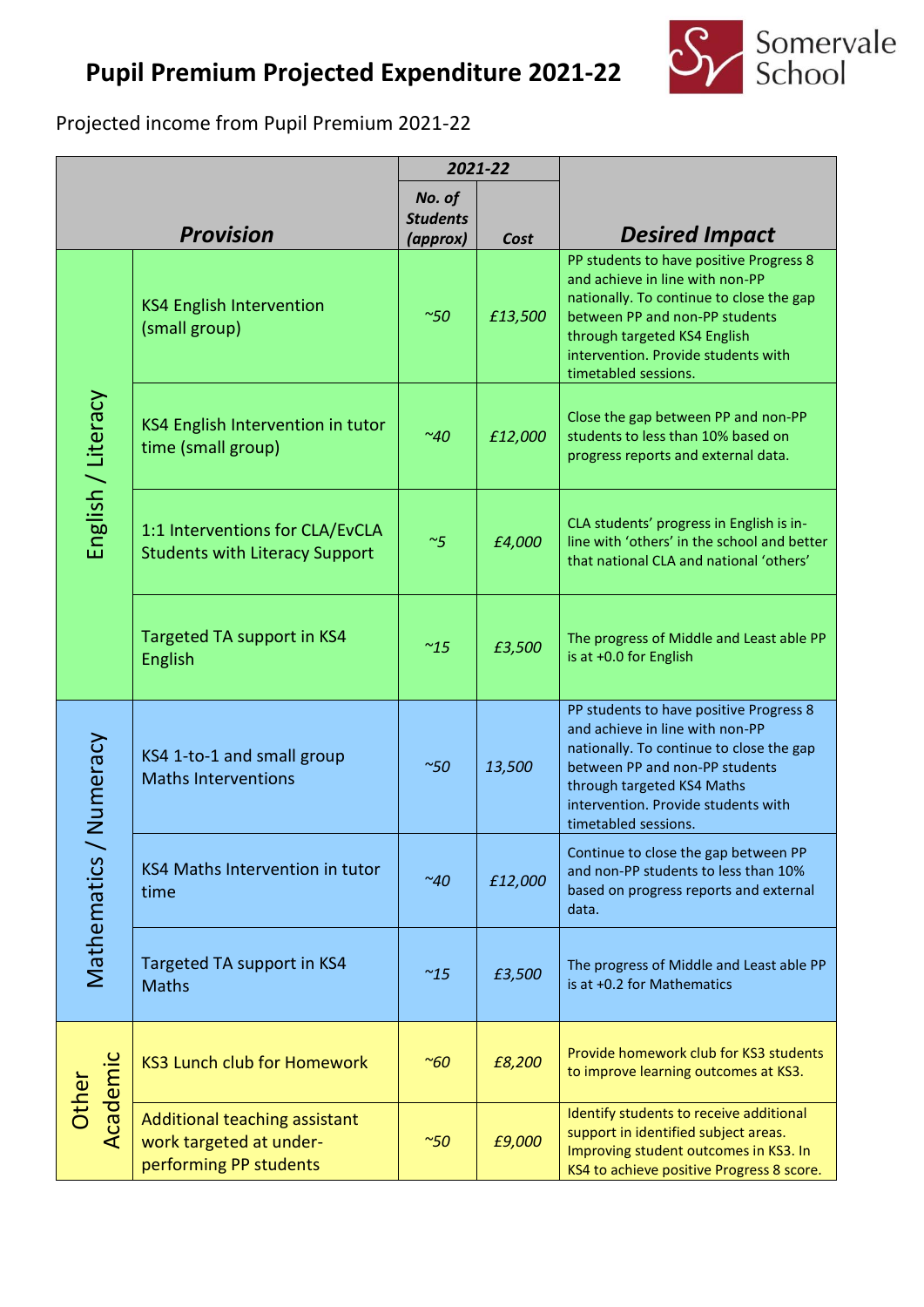|            | Equipment and uniform subsidy                                                                            | 150          | £15,000 | All students provided with correct school<br>uniform throughout the year. Parents<br>have access to £100 bursary per year to<br>assist with uniform and equipment costs,<br>reducing barriers to learning and<br>attendance.                                              |
|------------|----------------------------------------------------------------------------------------------------------|--------------|---------|---------------------------------------------------------------------------------------------------------------------------------------------------------------------------------------------------------------------------------------------------------------------------|
|            | This is language -online<br>languages programme                                                          | $~\sim 67$   | £900    | <b>Improve EBAC and MFL outcomes</b><br>through providing students with an<br>online revision resource.                                                                                                                                                                   |
|            | <b>Study Guides and revision</b><br>resources                                                            | ~51          | £7,000  | All students supported to receive subject<br>specific study guides and revision<br>resources to improve outcomes.                                                                                                                                                         |
| Pastoral   | Tutors meet with all the PP<br>students in their tutor group to<br>track and monitor student<br>progress | 154          |         | Students to be supported through<br>mentoring meetings receive personalised<br>targets to support them to meet targets<br>throughout the year, which is linked in<br>SIMS. Improvement effort in class and<br>behaviour, with fewer exits for PP<br>students (from PARS). |
|            | Mentoring for those Pupil<br>Premium students with social<br>issues                                      | $~\sim$ 40   | £16,200 | Improve students' social skills and self-<br>esteem for identified students in KS3 and<br>KS4.                                                                                                                                                                            |
|            | Increased frequency of multi-<br>agency meetings to improve<br>review and tracking                       | $^{\sim}35$  | £9,800  | Students to have access to appropriate<br>support interventions.                                                                                                                                                                                                          |
|            | <b>Students receive Career Advice</b><br>raising aspirations                                             | ~82          | £3,500  | Raising student aspirations through<br>support and guidance in making option<br>choices in Year 8. Providing appropriate<br>guidance during Year 10 and 11 for Post-<br>16 advice. All Year 11 PP students to<br>receive career interviews and support.                   |
|            | <b>Attendance meetings</b>                                                                               | $^{\sim}$ 15 | £3,745  | Attendance of PP pupils is monitored<br>and is above national average for PP.                                                                                                                                                                                             |
|            | Enhanced Key Stage 2/3<br>transition support                                                             | ~40          | £6,200  | Provide personalised enhanced<br>transition programme for students to<br>ensure students are settled and ready to<br>start secondary school.                                                                                                                              |
|            | <b>Music Lessons</b>                                                                                     | ~50          | £5,500  | Provide students with 1/2 price Music<br>lessons (CLA/EvCLA full price)                                                                                                                                                                                                   |
|            | Financial assistance for<br>extracurricular activities &<br>school trips.                                | 150          | £15,000 | Ensure students are able to access<br>extracurricular activities and school trips<br>throughout the school year. Including<br>Year 7 Forest of Dean and Year 10 Duke<br>of Edinburgh Bronze Award.                                                                        |
| Leadership | <b>Pupil Premium SLT Lead</b>                                                                            | 150          | £7,000  | All PP students are identified and<br>supported to make progress throughout<br>the year in all curriculum areas. Staff will<br>receive training through bespoke CPD<br>sessions 2021-2022.                                                                                |
|            | PP Tracking and Monitoring                                                                               | 150          |         | All PP students in each Year group are<br>tracked and monitored.                                                                                                                                                                                                          |
|            | CLA*/EvCLA                                                                                               | £25,795      |         |                                                                                                                                                                                                                                                                           |